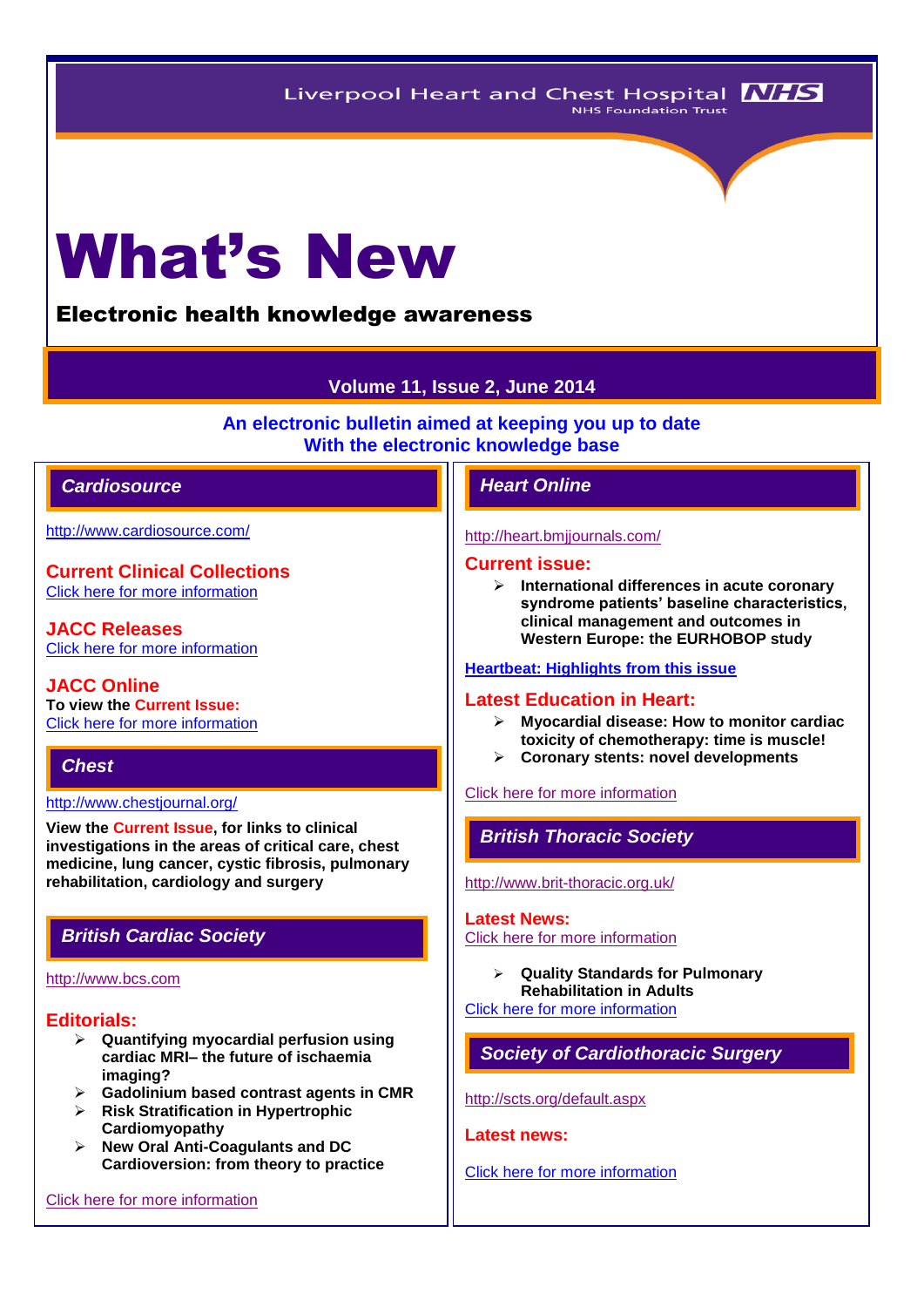# **Volume 11, Issue 2, June 2014**

# *Theheart.org*

#### [www.theheart.org](http://www.theheart.org/)

**Theheart.org** provides information on caring for people with disorders of the heart and circulation, and on preventing such disorders.

**Heart wire news for cardiology and other specialities** [Click here for more information](http://www.medscape.com/cardiology)

*(Please speak to Maureen Horrigan to obtain password)*

# *European Society of Cardiology*

<http://www.escardio.org/>

# **News and Press:**

- **Discarded surgery fat treats heart attacks**
- **First evidence for painless Atrial Fibrillation treatment**

# **E-Journal of Cardiology Practice:**

- **Acute aortic dissection**
- **Renal nerve denervation unraveled. Is the dream over?**
- **All guidelines reviewed: a roadmap to screen, diagnose and treat diabetes**
- **Likely features of female coronary artery disease**
- **Secondary prevention of non-cardio embolic stroke**

[Click here for more information](http://www.escardio.org/communities/councils/ccp/e-journal/volume12/Pages/welcome.aspx)

# **ESC Clinical Practice Guidelines**

**Access the full list of guidelines**  [Click here for more information](http://www.escardio.org/guidelines-surveys/esc-guidelines/Pages/GuidelinesList.aspx)

# *Institute for Healthcare Improvement*

[www.ihi.org](http://www.ihi.org/)

**IHI News section includes media coverage about the Institute for Healthcare Improvement, and press releases issued by IHI.**

**IHI's Goldmann: Where HIT Can Help Quality Improvement [IHI news link](http://www.ihi.org/about/news/Pages/default.aspx)**

**Lean strategies help North Carolina hospital reduce patient falls by 22 percent** [This week at IHI News letter](http://www.ihi.org/Documents/ThisWeekatIHI.htm) 

# *Royal College of Nursing*

[http://www.rcn.org.uk](http://www.rcn.org.uk/)

# **This is Nursing:**

 **RCN behaviour change resource** [Click here for more information](http://thisisnursing.rcn.org.uk/members/)

**Nursing headlines** [Click here for news from around the UK](http://www.rcn.org.uk/newsevents/news)

**Clinical Governance e-bulletin** [Click here for clinical governance updates](http://www.rcn.org.uk/development/practice/clinical_governance/quality_and_safety_e-bulletin/e-bulletin_archive)

# *National Institute for Health Research*

[http://www.nihr.ac.uk](http://www.nihr.ac.uk/)

**NIHR latest news** [Click here for more information](http://www.nihr.ac.uk/news/Pages/default.aspx)

# *NHS England*

[http://www.england.nhs.uk](http://www.england.nhs.uk/)

## **NHS News**

- **[Latest news June](http://www.england.nhs.uk/2014/06/) NHS England publishes Understanding the new NHS – A guide for everyone working and training within the NHS**
- **[Latest News July](http://www.england.nhs.uk/2014/07/) The new Congenital Heart Disease review: 27th update – John Holden**

# *BMJ*

#### [BMJ evidence-centre](http://group.bmj.com/products/evidence-centre/evidence-updates)

**BMJ Evidence Updates** alert you of important new research about the diagnosis, treatment, prognosis, aetiology and economics of medical conditions [Click here to register](http://plus.mcmaster.ca/EvidenceUpdates/Registration.aspx)

# *Department of Health*

[https://www.gov.uk/government/organisations/departmen](https://www.gov.uk/government/organisations/department-of-health) [t-of-health](https://www.gov.uk/government/organisations/department-of-health)

#### **News**

 **Listening to what people think about types of providers of NHS care**